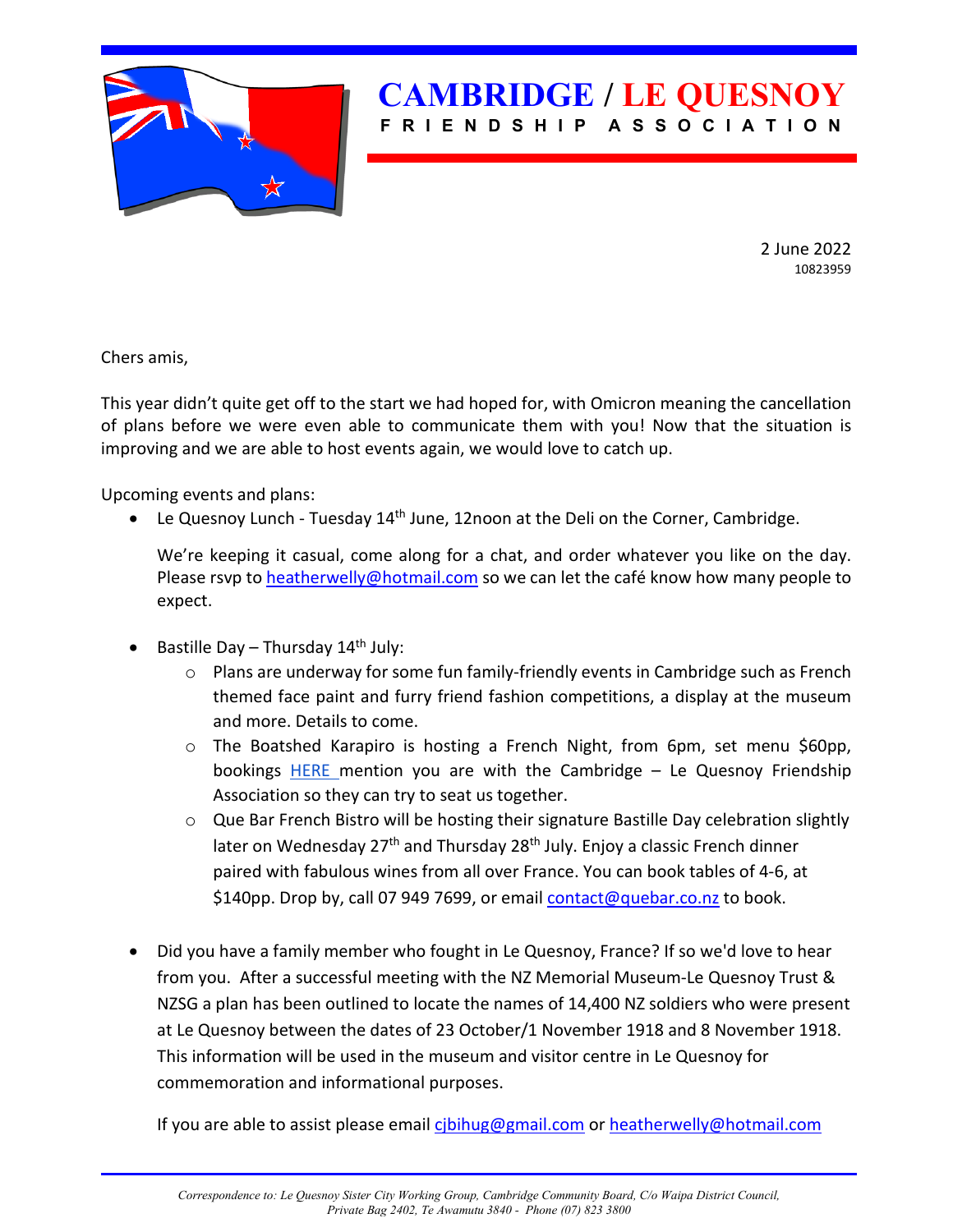

Other news:

- The postcards from Cambridge children sent to Le Quesnoy were well received, and they have replied. We are currently working with teachers on both sides to encourage a longterm connection.
- A small three-part ceremony was held in Cambridge at the start of April:

Part One: Mihi Whakatau and presentation of the Kākahu Maumahara to the RNZRSA President.

Part Two: The signing of a Memorandum of Understanding between The Union Nationale des Combattants and RNZRSA to acknowledge both organisations' traditions, values and shared mission of supporting veterans and their families.

Part Three: The presentation of the Poppy Bowls to the Cambridge-Le Quesnoy Friendship Association and the French Embassy. The Poppy Bowl is intended to be sent to the NZ War Memorial Museum in Le Quesnoy.



• It was wonderful to recently hear from Gerard Richon, President of Association Le Quesnoy Nouvelle-Zélande (newsletter attached). With the New Zealand War Memorial Museum potentially being at least partially opened in 2023 we are keeping an eye on developments and the opportunity for a delegation to visit Le Quesnoy. It is hoped that a delegation from Le Quesnoy will visit Cambridge/NZ in November 2023. So exciting times ahead!

I'll be in touch soon with more information about Bastille Day events, and a meeting date as I learn more about any potential delegation plans.

Keep an eye on our Facebook page for items of interest <https://www.facebook.com/CambridgeLeQuesnoy>

À bientôt,

Alana MacKay Cambridge Le Quesnoy Friendship Association Cambridge Community Board [Alana.mackay@waipadc.govt.nz](mailto:Alana.mackay@waipadc.govt.nz)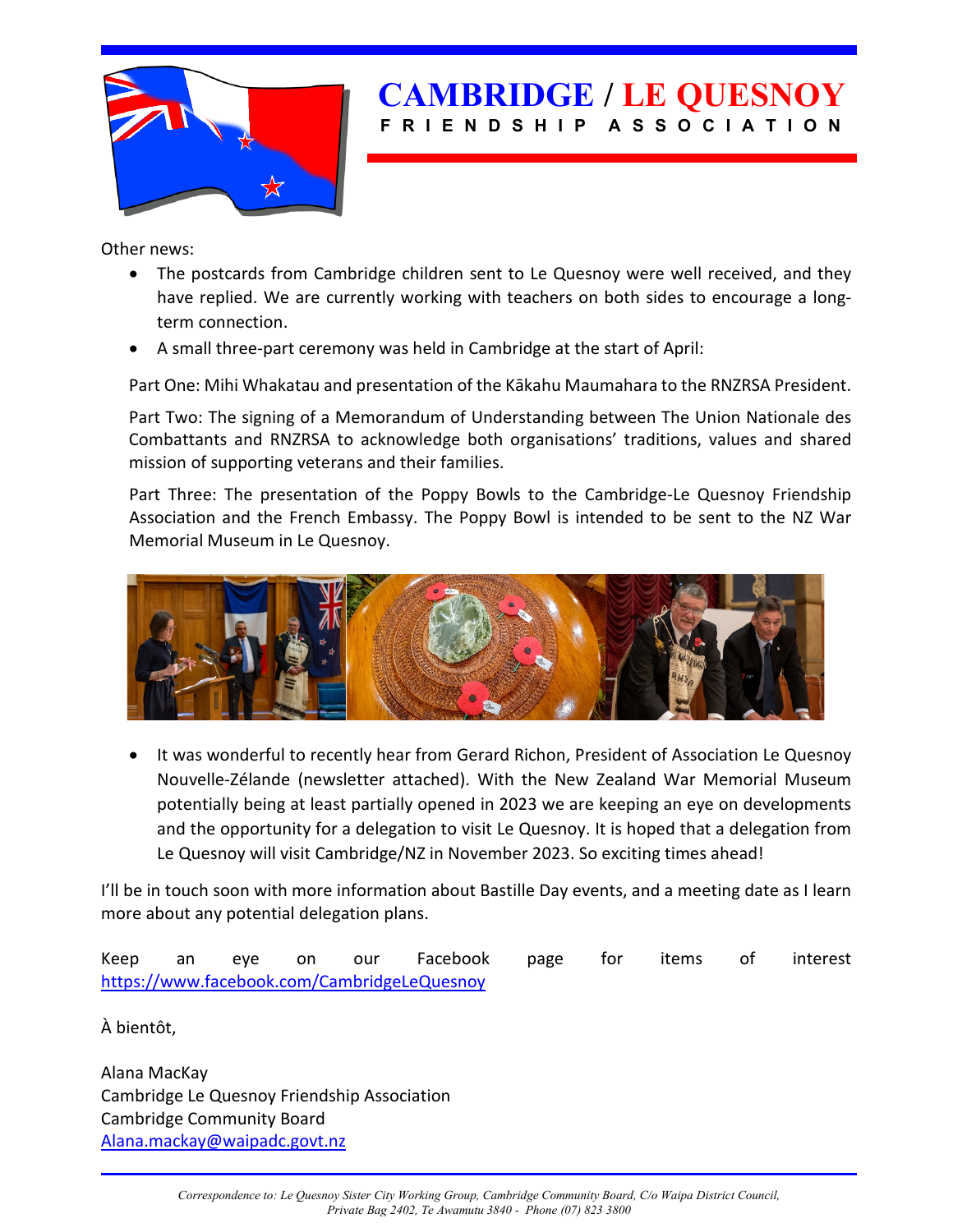

Dear Friends,

It has been two years since we were last in touch, which I sincerely regret. This was partly due, of course, to the COVID-19 pandemic and related disruptions: the lockdowns which we all found difficult, the mothballing of some of our activities in the second half of 2020 and almost all of 2021, and the postponement of our trip to New Zealand originally planned for November 2021. The understandable absence of visitors from New Zealand also had an impact, as that undoubtedly is a motivation for us to maintain regular relations with your country.

However, speaking in my role as President of the Le Quesnoy New Zealand Association, I regret that it has taken me this long to renew contact with our twin town and with the local friendship association.

Nevertheless, we have followed the situation in New Zealand closely and noted with interest all the efforts made by your government and your fellow citizens to limit the consequences of the pandemic and the effectiveness of the choices made. Nothing is easy in this kind of situation, and we are well aware of this in France as we have now officially suffered 136,000 COVID-related deaths. This is a huge figure, even taking into account our current population of 67 million.

Richard Lummus of the Cambridge Brass Band has kept us up to date with news from Cambridge; he has been in regular correspondence with our secretary Jean-Philippe Froment since the Centenary commemorations.

In France, for the moment, things have improved considerably: the incidence rate has fallen, fewer people have been hospitalised and fewer are in intensive care. However, we are being advised to remain cautious, at least until spring.

Here in Le Quesnoy, the membership of our Association has remained stable overall. However, we have lost one of our founding members, Norbert Bailleux, who passed away in March 2021. Despite some health problems, Norbert was still very active. Many people in Cambridge knew him and he forged some close friendships in your country. He was one of the most enthusiastic participants in our first trip to New Zealand, and he remained a great admirer of NZ rugby and the All Blacks.

In September 2021, we were able to resume our traditional annual excursion to a place of remembrance: we went to Meaux in the suburbs of Paris, a town which has one of the largest museums in France dedicated to the First World War.